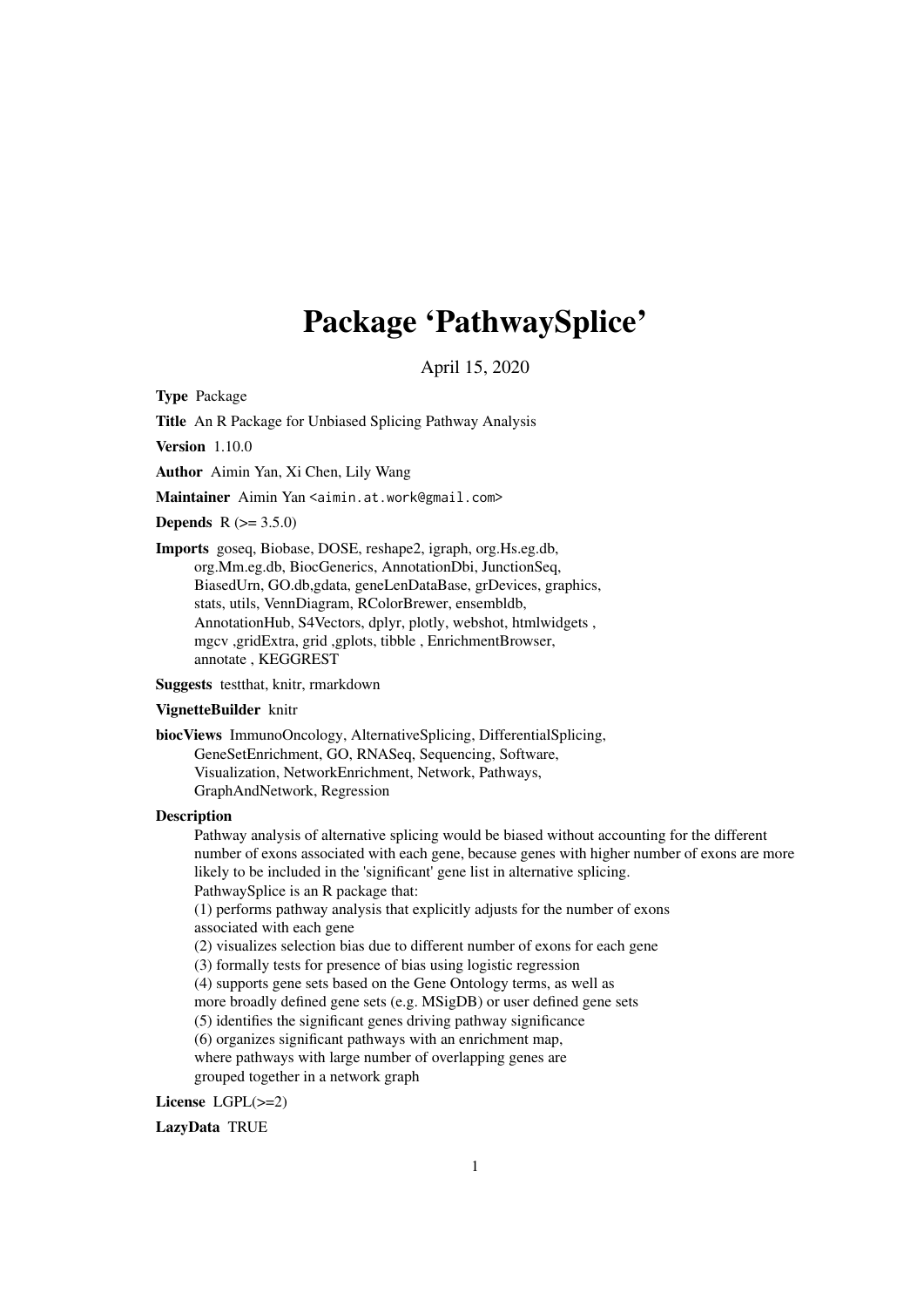RoxygenNote 6.0.1 git\_url https://git.bioconductor.org/packages/PathwaySplice git\_branch RELEASE\_3\_10 git\_last\_commit c31f96d git last commit date 2019-10-29 Date/Publication 2020-04-14

### R topics documented:

#### **Index** [12](#page-11-0)

compareResults *compareResults*

#### Description

This function helps with visualizing the effects of bias adjustment in pathway analysis, by comparing the distributions of bias factors (e.g. number of exon bins) in genes associated with the most significant gene sets, before and after adjusting for bias factors in splicing pathway analysis.

#### Usage

```
compareResults(n.go, adjusted, unadjusted, gene.based.table,
 output.dir = tempdir(), type.boxplot = c("All", "Only3"))
```
#### Arguments

| n.go             | Distributions of bias factor in genes associated with the most significant n.go<br>gene sets will be compared                          |
|------------------|----------------------------------------------------------------------------------------------------------------------------------------|
| adjusted         | An object returned by runPathway Splice, should correspond to gene set anla-<br>ysis results adjusting for biases in splicing analysis |
| unadjusted       | An object returned by runPathway Splice, should correspond to gene set anal-<br>ysis results NOT adjusting for biases                  |
| gene.based.table |                                                                                                                                        |
|                  | An object returned by makeGeneTable, should correspond to a table with one<br>p-value for each gene                                    |
| output.dir       | Directory for output files                                                                                                             |
|                  |                                                                                                                                        |

<span id="page-1-0"></span>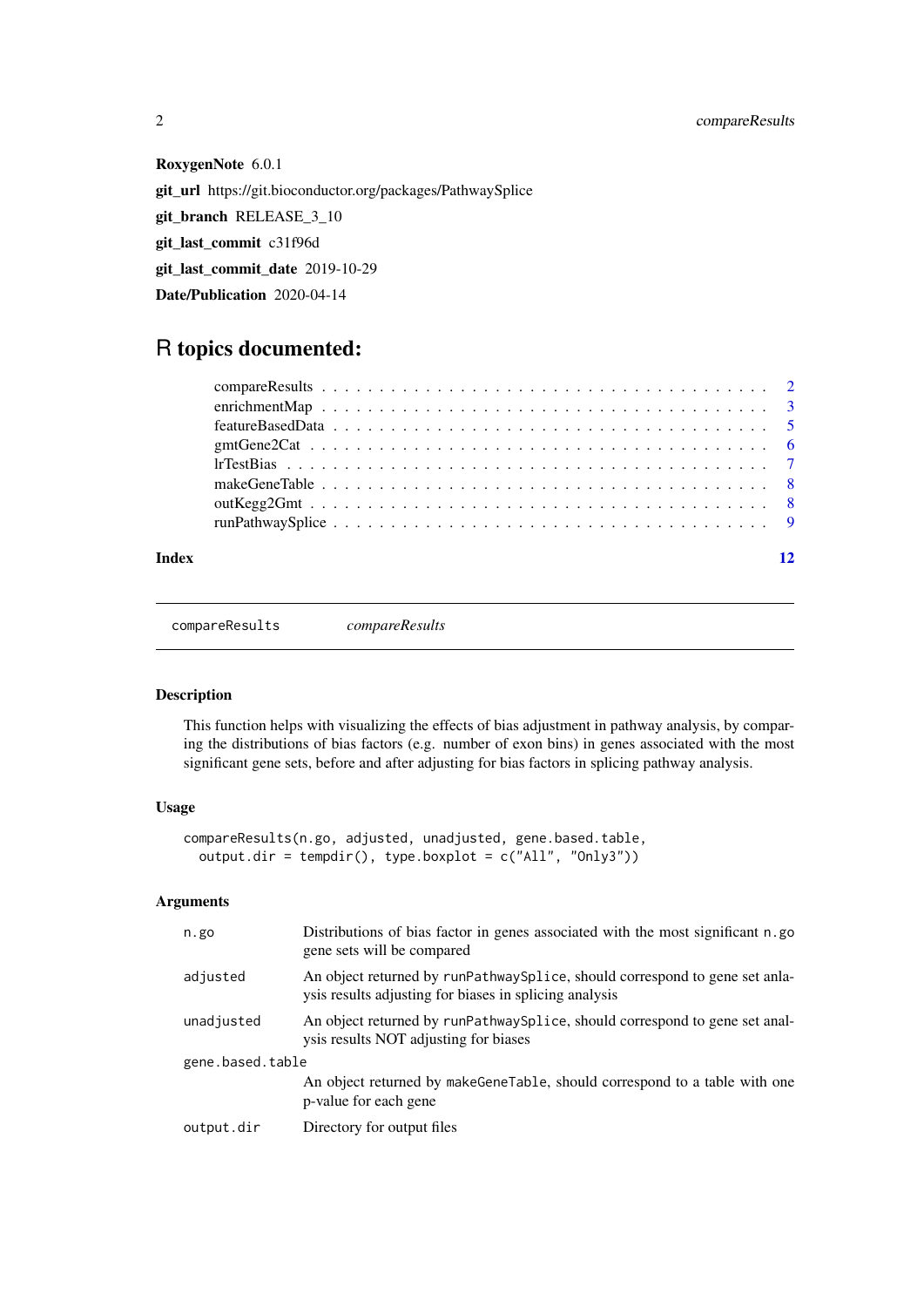<span id="page-2-0"></span>type.boxplot Options are 'All' and 'Only3', corresponding to drawing 5 boxplots or 3 boxplots. 5 boxplots: all genesets, sig.adjusted (sig gene sets in adjusted analysis), sig.unadjusted (sig gene sets in unadjusted analysis), sig.adjusted.only (sig gene sets in adjusted analysis only), sig.unadjusted.only (sig gene sets in unadjusted analysis only) 3 boxplots: all genesets, adjusted.sig, unadjusted.sig

#### Value

The output include 3 files in output.dir: (1) a venn diagram comparing significant gene sets before and after adjusting for bias factors (2) a .csv file with gene set names belonging to different sections of the venn diagram (3) a box plot showing the distributions of number of features within all genes in significant gene sets, with or without adjusting for bias factors

#### Examples

```
dir.name <- system.file('extdata', package='PathwaySplice')
hallmark.pathway.file <- file.path(dir.name,'h.all.v6.0.symbols.gmt.txt')
hallmark <- gmtGene2Cat(hallmark.pathway.file,genomeID='hg19')
gene.based.table <- makeGeneTable(featureBasedData)
res.adj <- runPathwaySplice(gene.based.table,genome='hg19',
                         id='ensGene',gene2cat=hallmark,
                         go.sizeuint = c(5, 200),
                         method='Wallenius')
res.unadj <- runPathwaySplice(gene.based.table,genome='hg19',
                         id='ensGene',gene2cat=hallmark,go.size.limit = c(5, 200),
                         method='Hypergeometric')
compareResults(20, res.adj, res.unadj, gene.based.table, type.boxplot='Only3')
## Not run:
# illustrate specification of output directory on windows systems
compareResults(20, res.adj, res.unadj, gene.based.table, type.boxplot='Only3',output.dir=tempdir())
output.dir <- '~/OutputTestPathwaySplice' #linux system
compareResults(20,res.adj, res.unadj,gene.based.table, output.dir, type.boxplot='Only3')
## End(Not run)
```
enrichmentMap *enrichmentMap*

#### Description

This function draws an enrichment map based on the overlap of gene sets as measured by the Jaccard Coefficient(JC)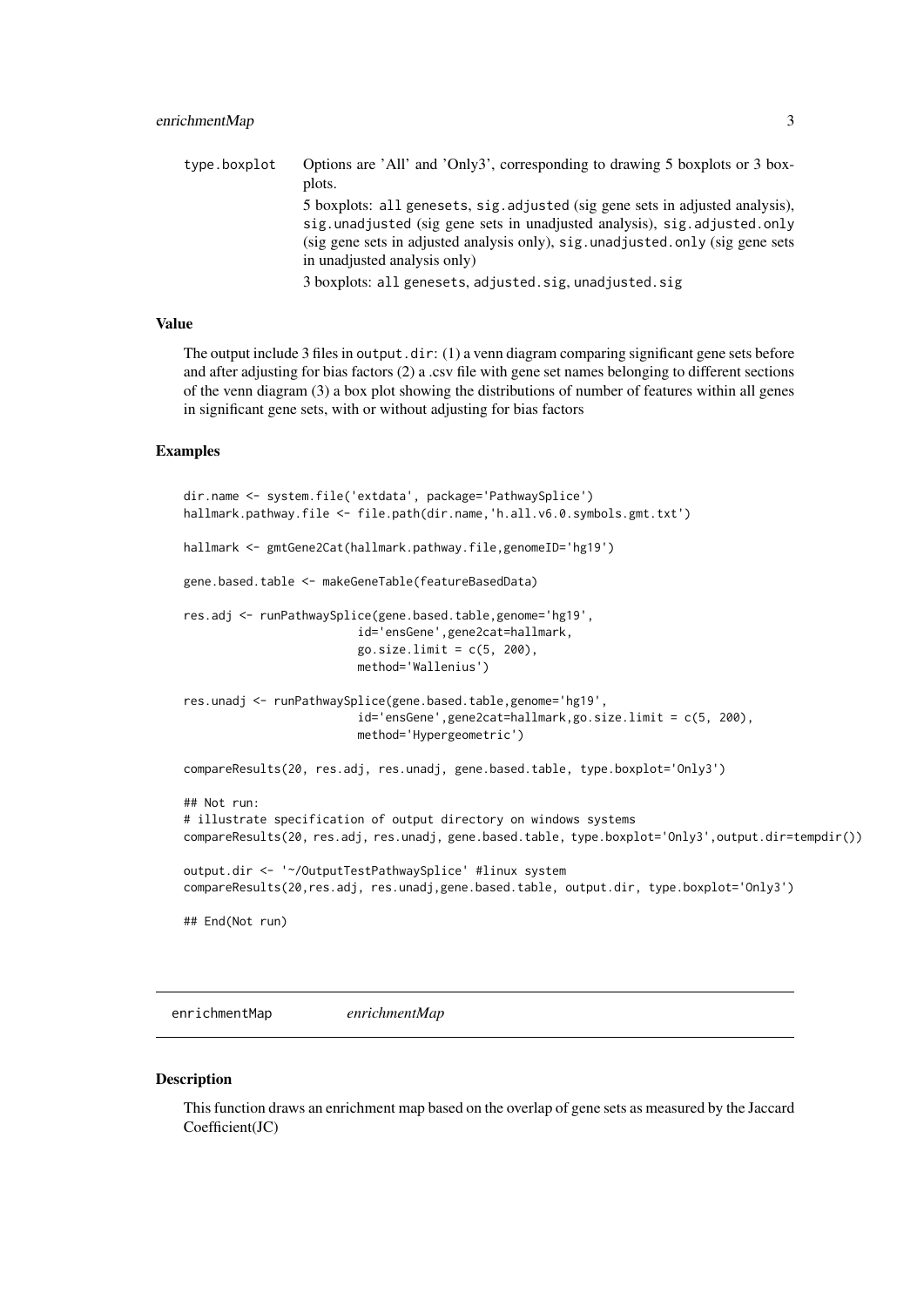#### Usage

```
enrichmentMap(pathway.res, n = 50, fixed = TRUE, node.label.font = 1,
  similarity.threshold, scaling.factor = 1, output.file.dir = tempdir(),
 label.node.by.index = FALSE, add.numSIGInCat = FALSE, ...)
```
#### Arguments

| pathway.res          | Pathway analysis results, an object returned by runPathwaySplice                                                                                                                                                                                                                                                                                                                            |
|----------------------|---------------------------------------------------------------------------------------------------------------------------------------------------------------------------------------------------------------------------------------------------------------------------------------------------------------------------------------------------------------------------------------------|
| n                    | The top $n$ most significant gene sets are shown on enrichment map                                                                                                                                                                                                                                                                                                                          |
| fixed                | If set to FALSE, will invoke tkplot (an interactive graphing facility in R) that<br>allows one to draw an interactive enrichment map. Users can then manually<br>adjust the layout of the enrichment map. Note: on OS X system, users need to<br>have XQuartz installed to run this function. teltk R package is also required,<br>but in most distributions of R tcltk is already included |
| node.label.font      |                                                                                                                                                                                                                                                                                                                                                                                             |
|                      | Font size of node label                                                                                                                                                                                                                                                                                                                                                                     |
| similarity.threshold |                                                                                                                                                                                                                                                                                                                                                                                             |
|                      | Gene sets with Jaccard Coefficient > similarity. threshold will be connected<br>on the enrichment map                                                                                                                                                                                                                                                                                       |
|                      | scaling factor Scaling factor that users can use to adjust the edge thickness of the network,<br>which is based on value of sqrt(JC coefficient $* 5) * scaling.factor$                                                                                                                                                                                                                     |
| output.file.dir      |                                                                                                                                                                                                                                                                                                                                                                                             |
|                      | Output files directory, see Details section below.                                                                                                                                                                                                                                                                                                                                          |
| label.node.by.index  |                                                                                                                                                                                                                                                                                                                                                                                             |
|                      | Options for labeling nodes on network.                                                                                                                                                                                                                                                                                                                                                      |
|                      | FALSE indicates to label nodes by gene set names                                                                                                                                                                                                                                                                                                                                            |
|                      | TRUE indicates to label nodes by the index of gene sets                                                                                                                                                                                                                                                                                                                                     |
| add.numSIGInCat      |                                                                                                                                                                                                                                                                                                                                                                                             |
|                      | Option for users to decide whether to add number of significant genes of each<br>gene set to the nodes in enrichment map or not                                                                                                                                                                                                                                                             |
| .                    | Additional parameter                                                                                                                                                                                                                                                                                                                                                                        |

#### Details

In the enrichment map,

- the *node colors* are controlled by gene set p-values, where smaller p-values correspond to dark red color.
- *node sizes* are controlled by the number of significant genes in gene set.
- *thickness of the edges* correspond to Jaccard similarity coefficient between two gene sets.
- the numbers after ':' indicates the nubmer of significant genes in the gene set.

The Jaccard similarity coefficient ranges from 0 to 1. JC=0 indicates there are no overlapping genes between two gene sets, JC=1 indicates two gene sets are identical.

The output directory will include the following files:

(1) a network file (in GML format) that can be used as an input for [Cytoscape](http://www.cytoscape.org/) software (2) when label.node.by.index=TRUE, also a gene set information file that includes full names of the gene sets and the gene set indices shown on the network.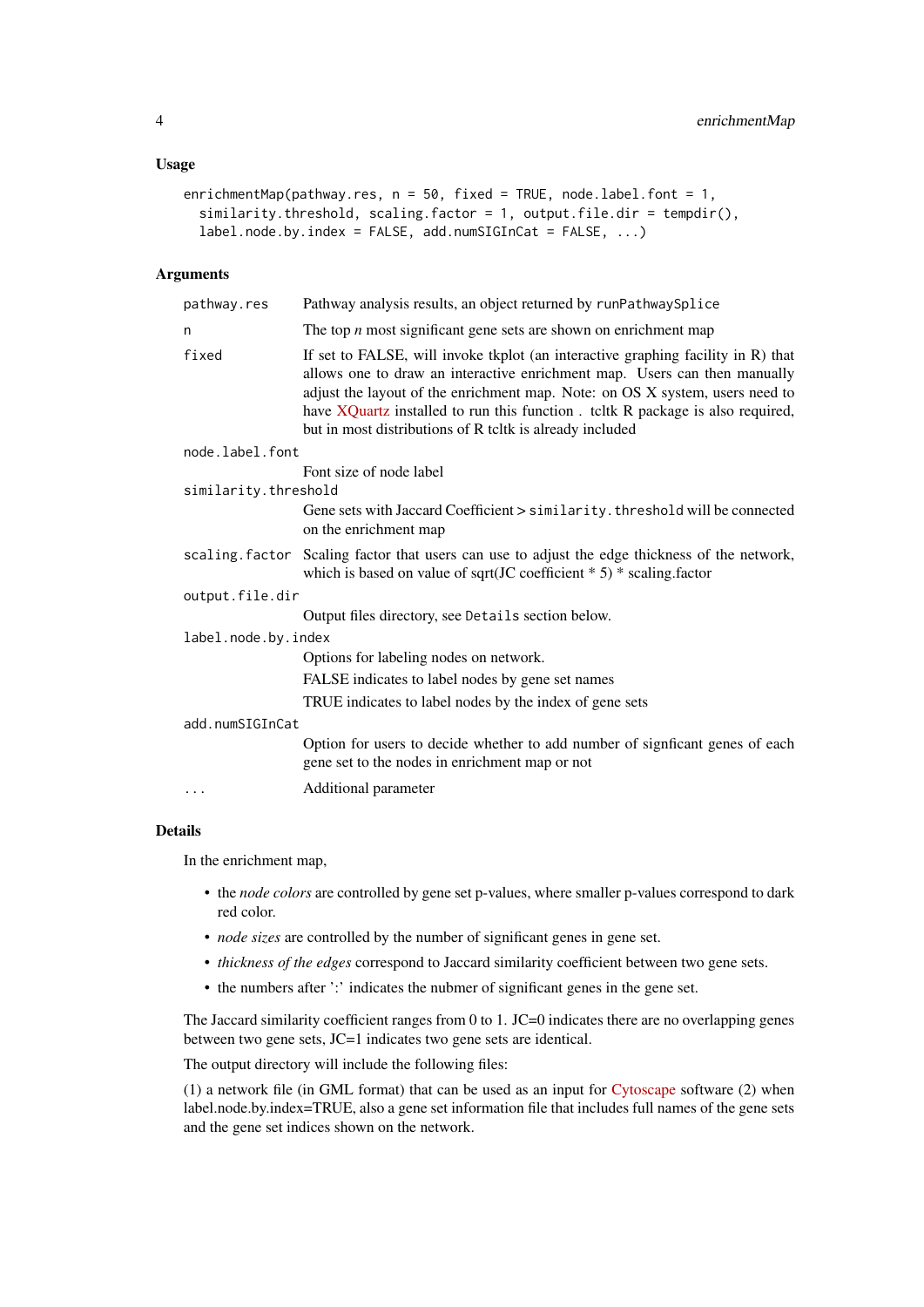#### <span id="page-4-0"></span>featureBasedData 5

#### Value

A list with edge and node information used to plot enrichment map

#### Author(s)

Aimin created this funciton based on enrichMap function in G Yu's DOSE R package

#### Examples

```
gene.based.table <- makeGeneTable(featureBasedData)
res <- runPathwaySplice(gene.based.table,genome='hg19',
                         id='ensGene',test.cats=c('GO:BP'),
                         go.size.limit=c(5,30),method='Wallenius')
# labeling each node by gene set name
enmap <- enrichmentMap(res,n=10,similarity.threshold=0.3,
label.node.by.index = FALSE)
# labeling each node by gene set index
enmap <- enrichmentMap(res, n=10, similarity.threshold=0.3,
label.node.by.index = TRUE)
## Not run:
# illustrates specification of output file directory
# Enable interactive map and label each node by gene set index
enmap <- enrichmentMap(res,n=10,fixed=FALSE, similarity.threshold=0.3,
                      label.node.by.index = TRUE, output.file.dir=tempdir())
enmap <- enrichmentMap(res, n=10, similarity.threshold=0.3,
                      label.node.by.index = FALSE, output.file.dir=tempdir())
## End(Not run)
```
featureBasedData *featureBasedData*

#### Description

This dataset includes analysis results of RNA-seq data in Dolatshad et al. (2015), which compared transcriptome of CD34+ cells from myelodysplastic syndrome (MDS) patients with SF3B1 mutations vs. healthy controls using RNA sequencing. The JunctionSeq package was used to assess differential usage of counting bins, which are non-overlapping segments of the exons or splicing junctions (see Fig 1 in Anders et al. (2012)). Because of the size limit, only counting bins associated with a subset of genes were included here for demonstration.

#### Usage

```
data(featureBasedData)
```
#### Format

A data frame with variables for gene identifier (geneID), gene feature identifier (countbinID), and p-value for gene feature (pvalue). Here we used "gene feature" and "counting bin" interchangeably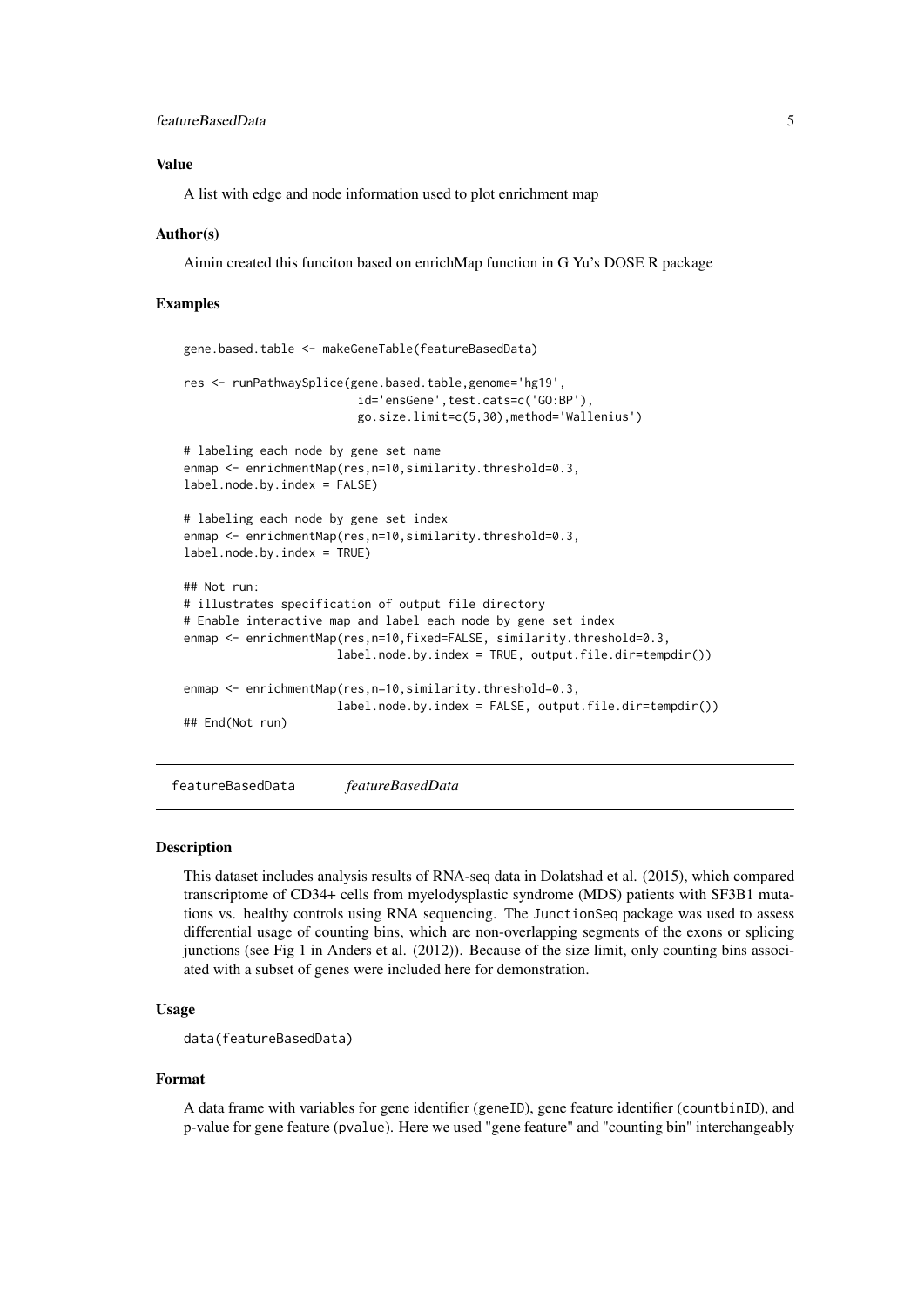#### <span id="page-5-0"></span>References

H Dolatshad, A Pellagatti, M Fernandez-Mercado1, B H Yip, L Malcovati, M Attwood, B Przychodzen N Sahgal, A A Kanapin, H Lockstone, L Scifo, P Vandenberghe, E Papaemmanuil, C W J Smith, P J Campbell, S Ogawa1, J P Maciejewski, M Cazzola, K I Savage1 and J Boultwood1 (2015) *Disruption of SF3B1 results in deregulated expression and splicing of key genes and pathways in myelodysplastic syndrome hematopoietic stem and progenitor cells.* Leukemia (2015) 29, 1092-1103

Anders S, Reyes A, Huber W (2012) *Dececting differential usage of exons from RNA-seq data.* Genome Research 22(10): 2008-2017

gmtGene2Cat *gmtGene2Cat*

#### Description

Obtains all pathways associated with a set of genes

#### Usage

```
gmtGene2Cat(pathway.file, gene.anno.file = NULL, genomeID = c("mm10",
  "hg19", "hg38"))
```
#### Arguments

| pathway.file | Input file for the gene sets in GMT format, must be in <i>gene symbols</i>                                                                                                                                                             |
|--------------|----------------------------------------------------------------------------------------------------------------------------------------------------------------------------------------------------------------------------------------|
|              | gene, anno, file Gene annotation file that facilitate gene id conversions when gene ids in RNA-<br>Seq data and pathway. file differ. If not specified, gmtGene2cat relies on gene<br>annotations provided by R package AnnotationHub. |
| genomeID     | Genome to be used. Options are 'mm10','hg19' or 'hg38'.                                                                                                                                                                                |

#### Details

This function reads a gene set file in [https://software.broadinstitute.org/cancer/software](https://software.broadinstitute.org/cancer/software/gsea/wiki/index.php/Data_formats#GMT:_Gene_Matrix_Transposed_file_format_.28.2A.gmt.29)/ [gsea/wiki/index.php/Data\\_formats#GMT:\\_Gene\\_Matrix\\_Transposed\\_file\\_format\\_.28.2A.](https://software.broadinstitute.org/cancer/software/gsea/wiki/index.php/Data_formats#GMT:_Gene_Matrix_Transposed_file_format_.28.2A.gmt.29) [gmt.29](https://software.broadinstitute.org/cancer/software/gsea/wiki/index.php/Data_formats#GMT:_Gene_Matrix_Transposed_file_format_.28.2A.gmt.29), and returns a list with its name being a gene id, and each element of the list being the pathways associated with the gene. When gene ids in RNA-Seq data differ from those in pathway database, gene.anno.file facilitate gene id conversions. Users can prepare this file based on the format of the example gene annotation file at [https://raw.githubusercontent.com/aiminy/](https://raw.githubusercontent.com/aiminy/GOSJ/master/data/gene_annotation.txt) [GOSJ/master/data/gene\\_annotation.txt](https://raw.githubusercontent.com/aiminy/GOSJ/master/data/gene_annotation.txt)

#### Value

A list where each entry is named by a gene and contains a vector of all the pathways associated with the gene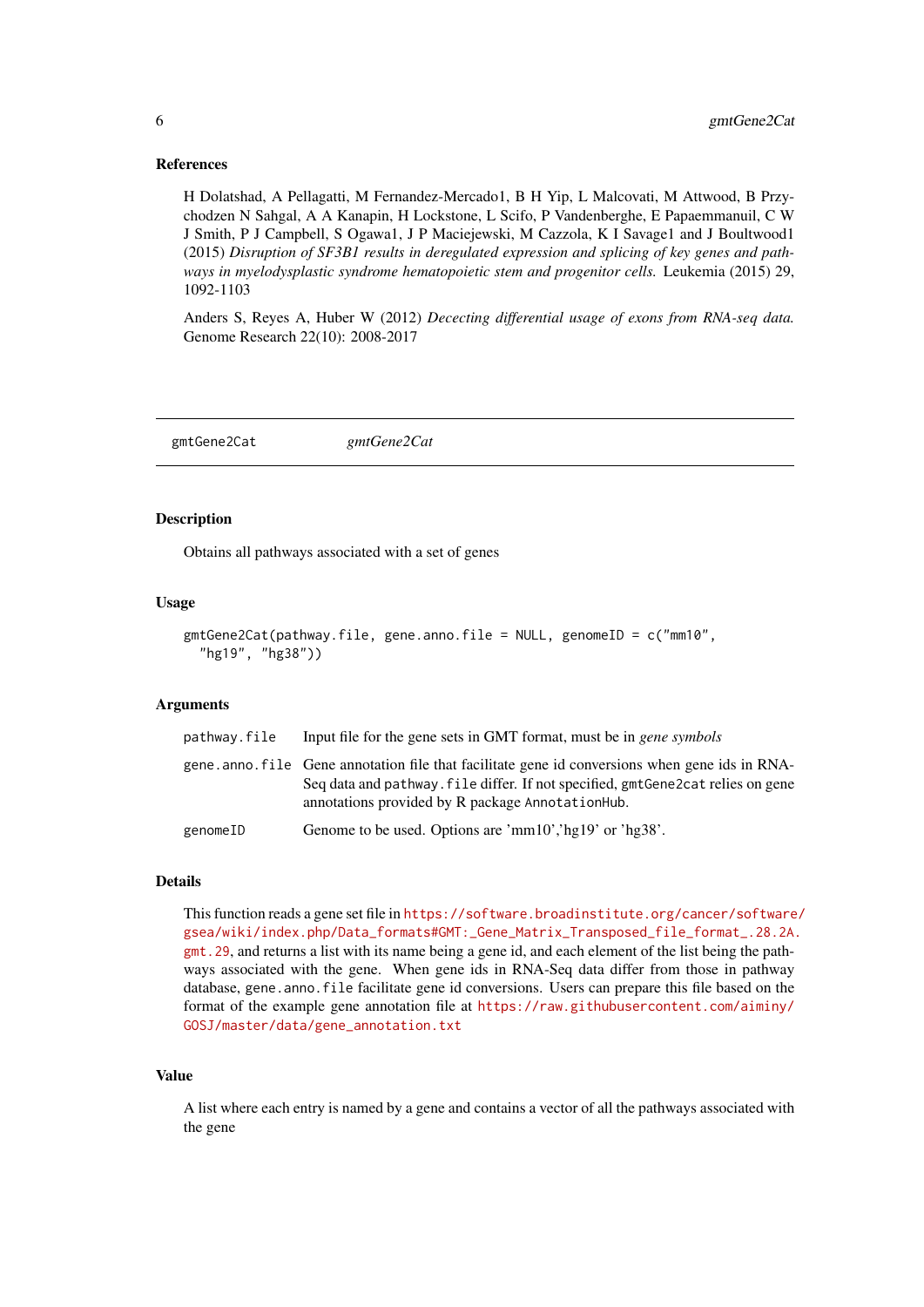#### <span id="page-6-0"></span>lrTestBias 7

#### Examples

```
#using local file for pathways database
dir.name <- system.file('extdata', package='PathwaySplice')
hallmark.local.pathways <- file.path(dir.name,'h.all.v6.0.symbols.gmt.txt')
hlp <- gmtGene2Cat(hallmark.local.pathways, genomeID='hg19')
## Not run:
#using url for pathways database linked to a website
hallmark.url.pathways <- paste0('https://raw.githubusercontent.com/SCCC-BBC',
                   '/PathwaySplice/development/inst/extdata',
                     '/h.all.v6.0.symbols.gmt.txt')
hup <- gmtGene2Cat(hallmark.url.pathways, genomeID='hg19')
## End(Not run)
```
lrTestBias *lrTestBias*

#### Description

This function tests presence of selection bias using logistic regression, and produces a boxplot that compares distributions of bias factors (e.g. number of exons) for significant genes and nonsignificant genes.

#### Usage

lrTestBias(genewise.table, boxplot.width = 0.1)

#### Arguments

genewise.table A dataframe with genewise p-value for each gene, returned from makeGeneTable() boxplot.width width of boxplot

#### Details

To determine presentce of selection bias, we fit the following logistic regression model:

 $Pr(a)$  gene is significant)  $\sim$  number of features within the gene

Here features refer to exon bins or splicing junction bins, depending on how genewise pvalues were obtained in the genewise.table

#### Value

Nothing to be returned

#### Examples

```
gene.based.table <- makeGeneTable(featureBasedData)
lrTestBias(gene.based.table)
```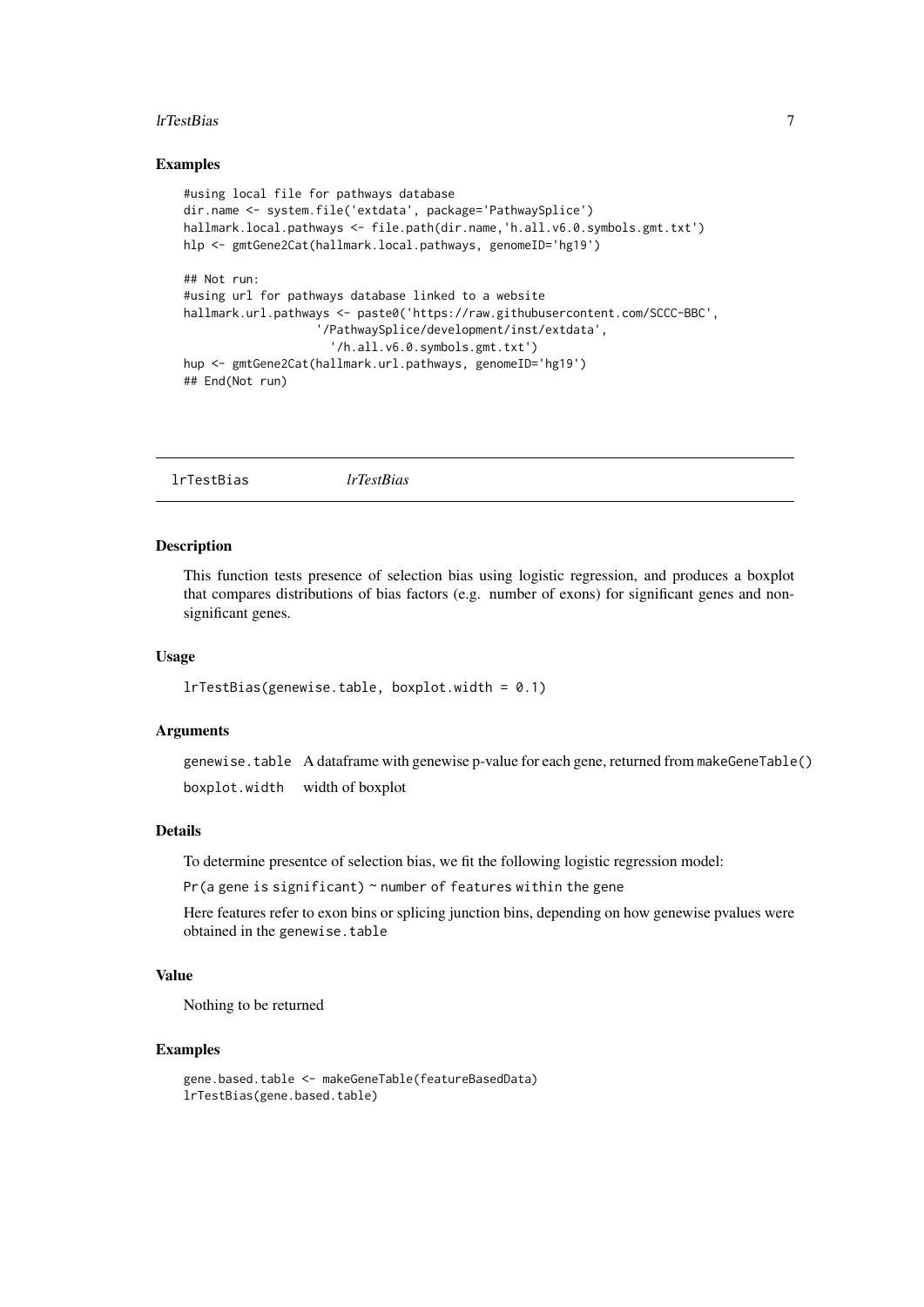<span id="page-7-0"></span>makeGeneTable *makeGeneTable*

#### Description

This function obtains genewise p-values, by representing each gene with the smallest p-value among its features, and then determines genes status as significant or not.

#### Usage

```
makeGeneTable(feature.table, sig.threshold = 0.05, stat = "pvalue")
```
#### Arguments

|      | feature.table An featureBasedData object.                                                      |
|------|------------------------------------------------------------------------------------------------|
|      | sig, threshold Significance threshold used to determine whether the gene is significant or not |
| stat | The statistic used to select significant genes. Options are 'pvalue' or 'fdr'                  |

#### Value

Returns a genewised table with several variables (columns)

| geneID     | Gene identifiers in ensembl gene IDs                                                 |
|------------|--------------------------------------------------------------------------------------|
|            | gene Wise Pvalue each gene is represented by the smallest p-value among its features |
| numFeature | number of gene features within the gene                                              |
| fdr        | false discovery rate for genewisePvalue                                              |
| sig.gene   | a gene is significant $(1)$ or not $(0)$                                             |

#### Examples

data(featureBasedData) gene.based.table <- makeGeneTable(featureBasedData)

outKegg2Gmt *outKegg2gmt*

#### Description

This function obtains a .gmt file for KEGG pathways.

#### Usage

outKegg2Gmt(organism.id, out.gmt.file)

#### Arguments

organism.id an identifier for the organism being studied, for example, "hsa" for "Homo sapiens" out.gmt.file name of the output .gmt file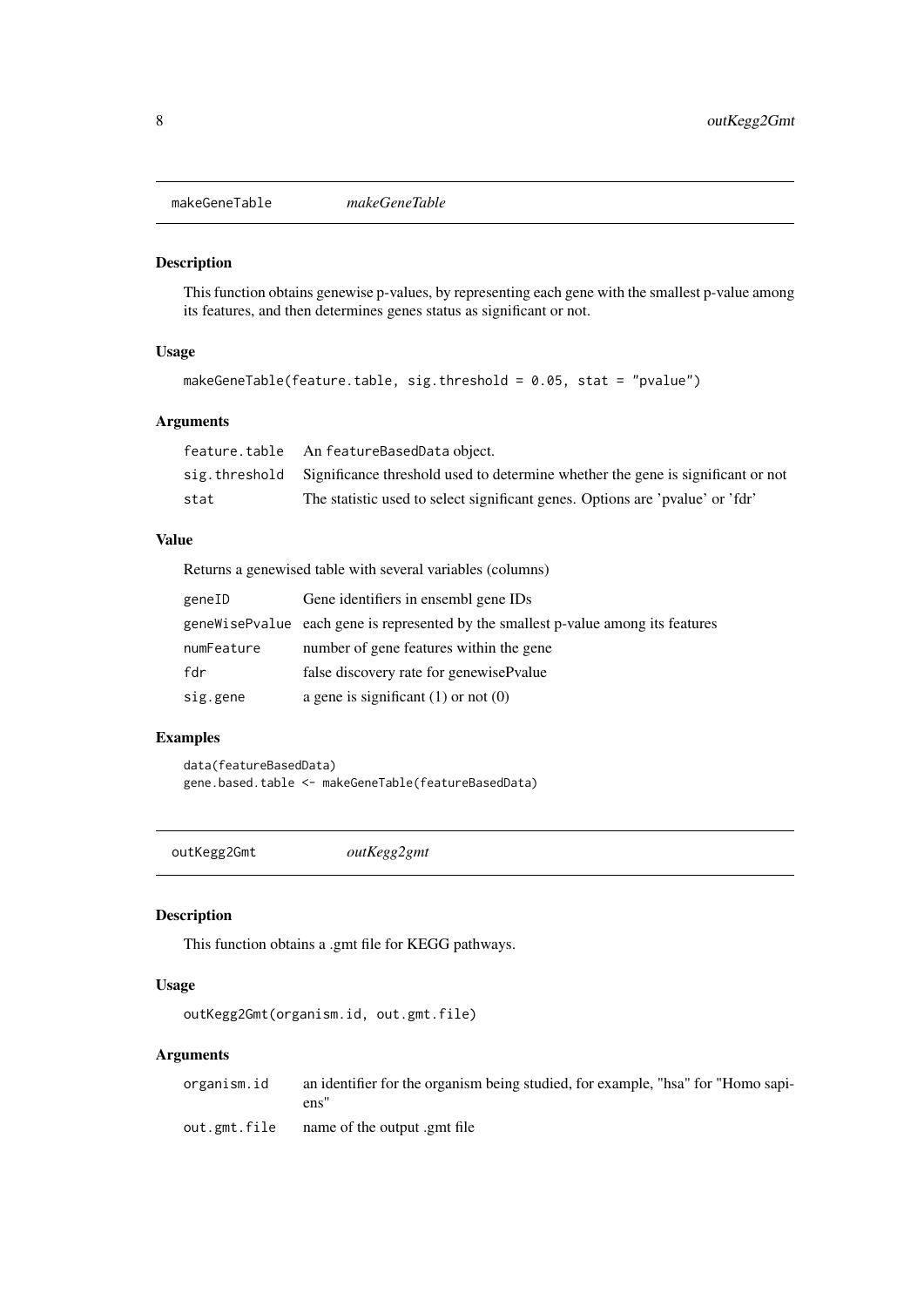#### <span id="page-8-0"></span>runPathwaySplice 9

#### Details

The function calls the get.kegg.genesets function in EnrichmentBrowser R package and modifies the resulting output into a .gmt file.

#### Value

Returns a .gmt file for KEGG pathways

#### Examples

```
## Not run:
data.dir <- tempdir()
outKegg2Gmt ("hsa",file.path(data.dir,"kegg.gmt.txt"))
kegg.pathways <- gmtGene2Cat(file.path(data.dir, "kegg.gmt.txt"),genomeID = "hg19")
result.kegg <- runPathwaySplice(genewise.table = gene.based.table.fdr,
                               genome = "hg19",
                               id = "ensGene",
                               gene2cat = kegg.pathways,
                               go.size.limit = c(5, 100),
                               method = "Wallenius",
                               use.genes.without.cat = TRUE)
## End(Not run)
```
runPathwaySplice *runPathwaySplice*

#### Description

This function identifies pathways that are enriched with signficant genes, while accounting for different number of gene features (e.g. exons) associated with each gene

#### Usage

```
runPathwaySplice(genewise.table, genome, id, gene2cat = NULL,
 test.cats = c("GO:CC", "GO:BP", "GO:MF"), go.size.limit = c(10, 200),
 method = "Wallenius", repcnt = 2000, use.genes.without.cat = FALSE,
 binsize = "auto", output.file = tempfile())
```
#### Arguments

|           | genewise.table data frame returned from function makeGeneTable                                  |
|-----------|-------------------------------------------------------------------------------------------------|
| genome    | Genome to be used, options are 'hg19' or 'mm10'                                                 |
| id        | GeneID, options are 'entrezgene' or 'ensembl_gene_id'                                           |
| gene2cat  | Get sets to be tested, these are defined by users, can be obtained from gmtGene2Cat<br>function |
| test.cats | Default gene ontology gene sets to be tested if gene 2 cat is not defined                       |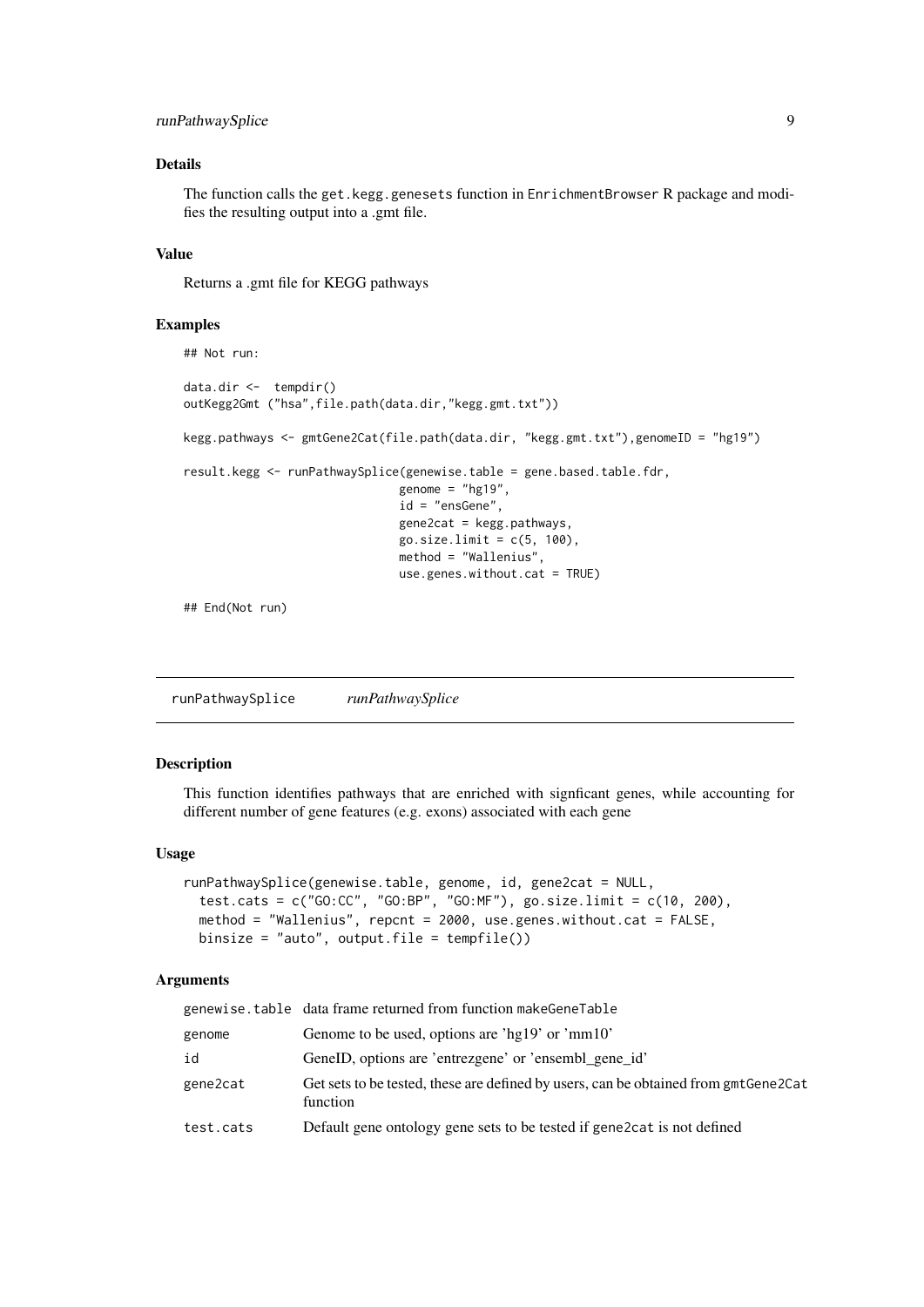| go.size.limit         | Size limit of the gene sets to be tested                                                                                                                                                                                                                                                                                                    |
|-----------------------|---------------------------------------------------------------------------------------------------------------------------------------------------------------------------------------------------------------------------------------------------------------------------------------------------------------------------------------------|
| method                | the method used to calculate pathway enrichment p value. Options are 'Walle-<br>nius', 'Sampling', and 'Hypergeometric'                                                                                                                                                                                                                     |
| repcnt                | Number of random samples to be calculated when 'Sampling' is used, this ar-<br>gument ignored unless method='Sampling'                                                                                                                                                                                                                      |
| use.genes.without.cat |                                                                                                                                                                                                                                                                                                                                             |
|                       | Whether genes not mapped to any gene set tested are included in the analysis.<br>Default is set to FALSE, where genes not mapped to any tested categories are<br>ignored in analysis. Set this option to TRUE if it's desired that all genes in<br>genewise. table to be counted towards the total number of genes outside the<br>category. |
| binsize               | The number of genes in each gene bin in the bias plot                                                                                                                                                                                                                                                                                       |
| output.file           | File name for the analysis result in .csv format.                                                                                                                                                                                                                                                                                           |
|                       |                                                                                                                                                                                                                                                                                                                                             |

#### Details

This function implements the methodology described in Young et al. (2011) to adjust for different number of gene features (column numFeature in gene.based.table). For example, gene features can be non-overlapping exon counting bins associated with each gene (Fig 1 in Anders et al. 2012). In the bias plot, the genes are grouped by numFeature in genewise.table into gene bins, the proportions of signficant genes are then plotted against the gene bins.

#### Value

runPathwaySplice returns a [tibble](https://cran.r-project.org/package=dplyr) with the following information:

| gene_set                 | Name of the gene set. Note in this document we used the terms gene_set, cate-<br>gory, and pathway interchangeably                                                                            |  |  |  |  |  |  |
|--------------------------|-----------------------------------------------------------------------------------------------------------------------------------------------------------------------------------------------|--|--|--|--|--|--|
| over_represented_pvalue  |                                                                                                                                                                                               |  |  |  |  |  |  |
|                          | P-vaue for the associated gene_set being over-represented among significant<br>genes                                                                                                          |  |  |  |  |  |  |
| under_represented_pvalue |                                                                                                                                                                                               |  |  |  |  |  |  |
|                          | P-vaue for the associated gene_set being under-represented among significant<br>genes                                                                                                         |  |  |  |  |  |  |
| numSIGInCat              | The number of significant genes in the gene_set                                                                                                                                               |  |  |  |  |  |  |
| numInCat                 | The total number of genes in the gene_set                                                                                                                                                     |  |  |  |  |  |  |
| description              | Description of the gene gene set                                                                                                                                                              |  |  |  |  |  |  |
| ontology                 | The domain of the gene ontology terms if GO categories were tested. Go cate-<br>gories can be classified into three domains: cellular component, biological pro-<br>cess, molecular function. |  |  |  |  |  |  |
| SIGgene_ensembl          |                                                                                                                                                                                               |  |  |  |  |  |  |
|                          | Ensembl gene ID of significant genes in the gene_set                                                                                                                                          |  |  |  |  |  |  |
|                          | SIGgene_symbol Gene symbols of signficant genes in the gene_set                                                                                                                               |  |  |  |  |  |  |
| Ave_value_all_gene       |                                                                                                                                                                                               |  |  |  |  |  |  |
|                          | The average value for numFeature for all the genes in the gene_set, note that<br>numFeature is the bias factor adjusted by PathwaySplice                                                      |  |  |  |  |  |  |

These information are also saved in the file output.file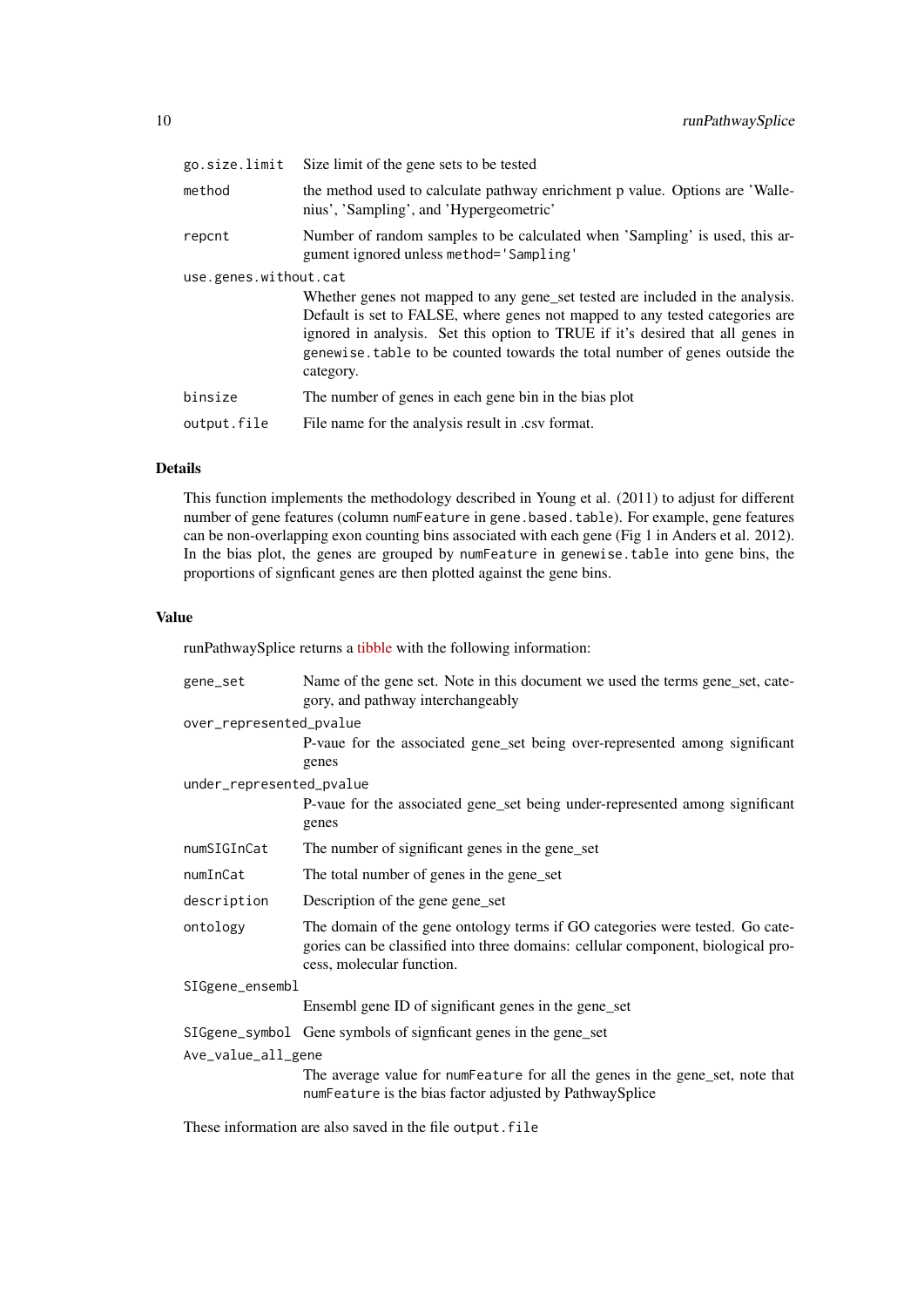#### runPathwaySplice 11

#### References

Young MD, Wakefield MJ, Smyth GK, Oshlack A (2011) *Gene ontology analysis for RNA-seq: accounting for selection bias*. Genome Biology 11:R14

Anders S, Reyes A, Huber W (2012) *Dececting differential usage of exons from RNA-seq data.* Genome Research 22(10): 2008-2017

#### Examples

```
gene.based.table <- makeGeneTable(featureBasedData)
res <- runPathwaySplice(gene.based.table,genome='hg19',id='ensGene',
                         test.cats=c('GO:BP'),
                         go.size.limit=c(5,30),
                         method='Wallenius',binsize=20)
## Not run:
# demonstrate how output file can be specified
res <- runPathwaySplice(gene.based.table,genome='hg19',id='ensGene',
                       test.cats=c('GO:BP'),
                       go.size.limit=c(5,30),
                       method='Wallenius',binsize=800,
                       output.file=tempfile())
# demonstrate using customized gene sets
dir.name <- system.file('extdata', package='PathwaySplice')
hallmark.local.pathways <- file.path(dir.name,'h.all.v6.0.symbols.gmt.txt')
hlp <- gmtGene2Cat(hallmark.local.pathways, genomeID='hg19')
res <- runPathwaySplice(gene.based.table,genome='hg19',id='ensGene',
                       gene2cat=hlp,
                       go.size.limit=c(5,200),
                       method='Wallenius',binsize=20,
                       output.file=tempfile())
```
## End(Not run)